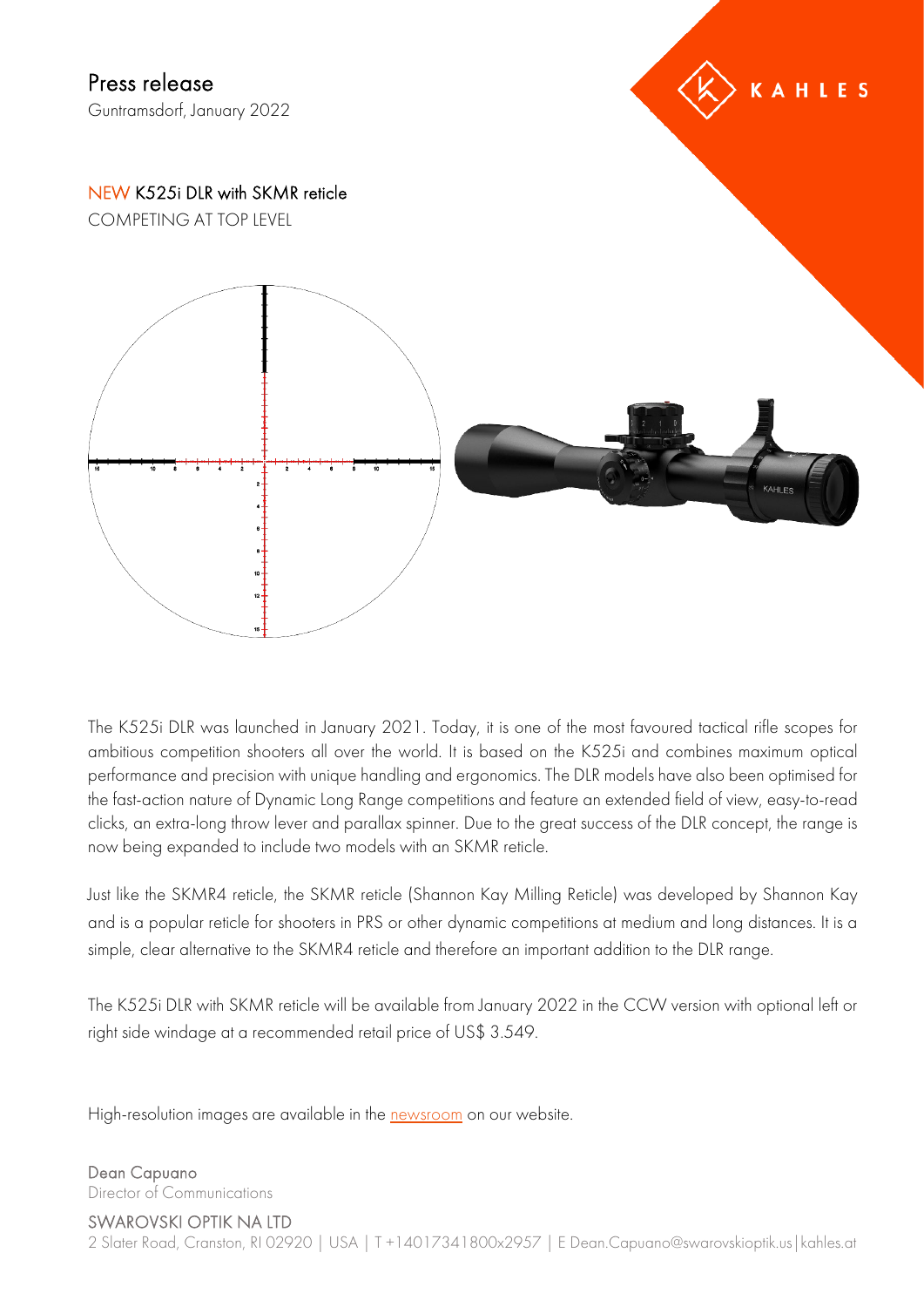

## PRODUCT HIGHLIGHTS

- Maximum optical performance with extra wide field of view
- 100 clicks per rotation absolutely reliable repeat accuracy and clearly defined clicks
- Extra-large turret lettering for easy and fast reading
- Optional left or right TWIST GUARD windage
- Special equipment: extra-long throw lever & parallax spinner for quick adjustments
- Precise illuminated SKMR / SKMR4 reticle in 1st focal plane

## TECHNICAL DATA

| K525i DLR                     |                                                                                                                                                                              |
|-------------------------------|------------------------------------------------------------------------------------------------------------------------------------------------------------------------------|
| Magnification                 | $5 - 25$                                                                                                                                                                     |
| Objective lens diameter (mm)  | 56                                                                                                                                                                           |
| Exit pupil diameter (mm)      | $9, 5 - 2, 3$                                                                                                                                                                |
| Eye relief (mm)               | 95                                                                                                                                                                           |
| Field of view (m/100m)        | 7,7/1,6                                                                                                                                                                      |
| Diopter compensation (dpt.)   | $+2/-3.5$                                                                                                                                                                    |
| Twilight factor (ISO 58388)   | $16,7-37,4$                                                                                                                                                                  |
| Parallax adjustment (m)       | $20 - \infty$                                                                                                                                                                |
| Impact correction per click   | 0,1 MRAD                                                                                                                                                                     |
| Adjustment range E/W (m/100m) | 2,9/1,3                                                                                                                                                                      |
| Adjustment direction          | CCW                                                                                                                                                                          |
| Windage                       | right/left                                                                                                                                                                   |
| Tube diameter (mm)            | 34                                                                                                                                                                           |
| Zero Stop                     | $\checkmark$                                                                                                                                                                 |
| <b>TWIST GUARD</b>            | $\checkmark$                                                                                                                                                                 |
| Objective filter thread       | $M58 \times 0.75$                                                                                                                                                            |
| Length (mm)                   | 377                                                                                                                                                                          |
| Weight (g)                    | 995                                                                                                                                                                          |
| Focal plane                   | 1.                                                                                                                                                                           |
| Reticle (illuminated)         | SKMR/SKMR4                                                                                                                                                                   |
| Battery type                  | CR2032                                                                                                                                                                       |
| Warranty (years)              | 10 (2 electronic)                                                                                                                                                            |
| Accessories (included)        | Throw Lever, Parallax Spinner with engraving                                                                                                                                 |
| Accessories (optional)        | KAHLES / Tenebraex Flip Up Cover 56mm<br>KAHLES / Tenebraex Flip Up Cover ocular 46mm<br>KAHLES / Flatline Bubble Level 34mm<br>Sunshield 56mm, Tenebraex Killflash ARD 56mm |

## Dean Capuano

Director of Communications

## SWAROVSKI OPTIK NA LTD

2 Slater Road, Cranston, RI 02920 | USA | T +14017341800x2957 | E Dean.Capuano@swarovskioptik.us | kahles.at